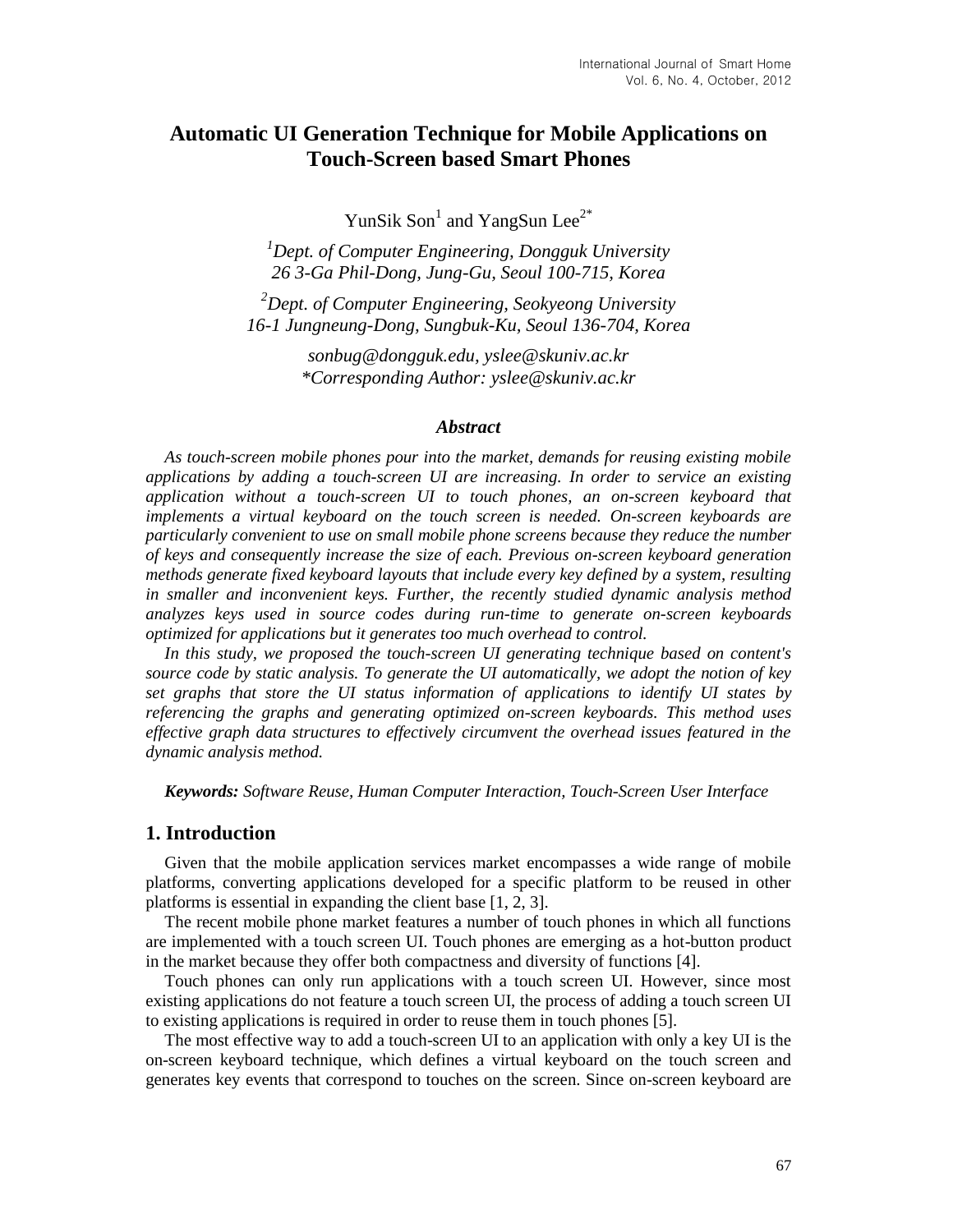placed on small mobile phone screens, reducing the number of keys and consequently increasing the size of each key adds to the convenience.

Various studies were conducted as an effort to propose a method for automatically generating on-screen keyboards to add touch-screen UI to existing applications [6, 7]. Although the resulting methods were successful in terms of automation, they generated fixed keyboard layouts that include all keys defined in a system, which isn't very friendly to use.

In addressing such defect, studies on generating on-screen keyboards optimized for applications by analyzing the keys used in source codes were carried out [5, 8]. Although these methods generate on-screen keyboards optimized for applications, they also generate too much overhead in the process.

This study proposes a method for generating on-screen keyboards based on the static source code analysis method by storing the UI state information in graphs, which are referenced during run-time. This method uses effective graph data structures to yield results optimized for UI states and steers clear from the overhead issue pointed out as drawbacks in existing methods. Chapter 2 reviews previous studies on on-screen keyboard generation and source code analysis, Chapter 3 introduces the static analysis method and discusses the onscreen keyboard generation method using static analysis. Chapter 4 verifies whether optimized touch-screen UIs are generated using the proposed method through a series of experiments. Finally, Chapter 5 draws the conclusion and proposes study topics moving forward.

# **2. Related Studies**

## **2.1. On-Screen Keyboards**

The attempt to apply an on-screen keyboard to mobile applications first took place in gaming. The original mobile version of The Magic Thousand-Character Text was converted to be run in iPhone on which it displayed fixed Gameboy-style touch buttons (Figure 1) [6].



(a) Gameboy like touch button

| 21/11<br>V.4                                                                                 |                                         |
|----------------------------------------------------------------------------------------------|-----------------------------------------|
| <b>LIFE INCREPT PS</b><br>NATE 211<br>354<br>× orantest                                      | 盟<br>2 <sub>ko</sub><br>3 <sup>11</sup> |
| 지주 검색하는 기능은<br>使整治性菌 闪烁地对 型叶纵域空门<br>导位                                                       | 5f<br>5 <sub>1</sub><br>$6 +$<br>4      |
| 인기공색이<br>3,2<br>1.72<br>2.三<br>自送開設<br>6.45<br>ш<br>5 <sup>14</sup><br>(四) 25.(72)           | $8 - 5$<br>' Hit<br>w.<br>9             |
| 89 7921 21<br>9.47<br>8 篇<br>7 三<br><b>京外の百生の</b><br>0 <sup>10</sup><br><b>N</b> AB<br>白布製材具 | $+ -$<br>0 2<br>w                       |
| ENGINEERS ANNACO SET III                                                                     | $-10 - 3$                               |
| 田<br>оs<br>CLR                                                                               | 田<br>OE<br>C1.0                         |
| <b>SKY</b>                                                                                   | <b>SKY</b>                              |

(b) Platform level onscreen keyboard

# **Figure 1. On-Screen Keyboards**

This method allocated a certain area on the screen for touch buttons where being able to apply various designs on buttons is an advantage but not being able to use that area for other purposes in an application is a drawback.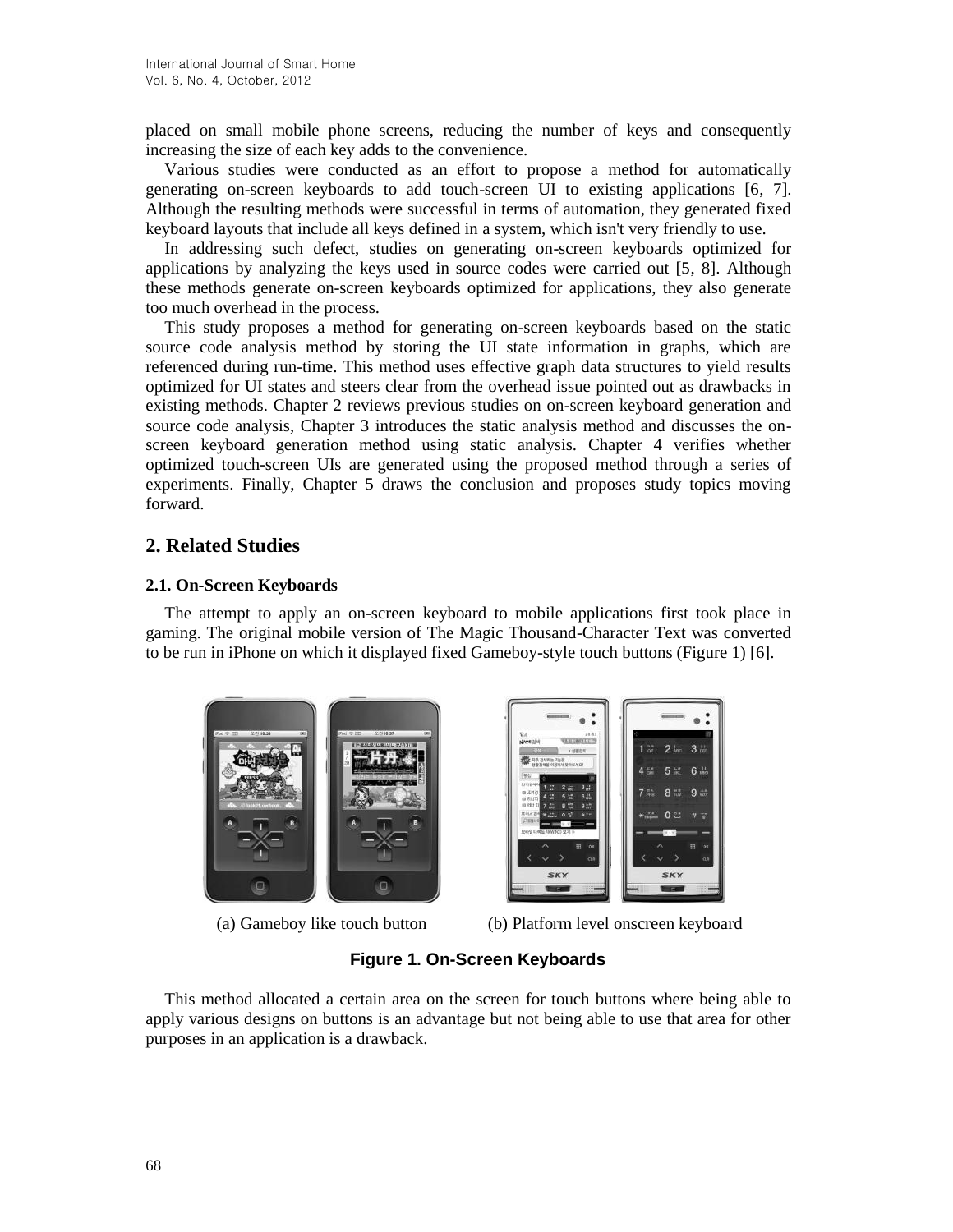Existing applications can be reused in touch phones without any additional conversion process if on-screen keyboards are offered in the platform level. Qbric mobile phones provide window-type on-screen keyboards that feature various functions in the platform level [7].

However, since this method always displays every key of a system regardless of the key UI of an application, the sizes of the keys are forced to shrink, which causes inconvenient userexperience.

#### **2.2. Code Analysis**

A study on generating an on-screen keyboard by analyzing the source code to identify the keys used in the application thereby optimizing the number of keys was conducted in order to overcome the drawbacks of the fixed layout (Figure 2) [5].



 $K_{\text{active}} = \{ \text{ KEY\_UP}, \text{KEY\_DOWN} \}$ 

# **Figure 2. Touch-Screen UI Adapted for Application**

This method excludes keys unused in an application and thus reduces the number of leys and enlarges the size of each key for convenience.

The UI of a standard mobile application contains multiple UI modules where a particular UI module is run depending on the program's internal status. Here, the state that runs the particular UI module is called the UI state.

The method described above does not take into account that the context of a UI module changes according to the UI state and analyzes only the keys used by an application as a whole thereby failing to remove the keys unnecessary for that application.

The active key set of a UI state refers to a set of keys with functions defined to that particular UI module. By finding the active key set of the current UI state during program execution, we can build a layout consisted of only the keys included in the active key set and display an on-screen keyboard optimized to the UI state.

An active key monitoring method using the dynamic analysis method was proposed based on the above ideas. This method inserts a monitoring code in a program, calls the monitoring code during execution to obtain the active key set, and selects an optimal layout from the set.

While the static analysis method is able to obtain results through a relatively easier means since it obtains results through actual experimentation, there exists the issue of degraded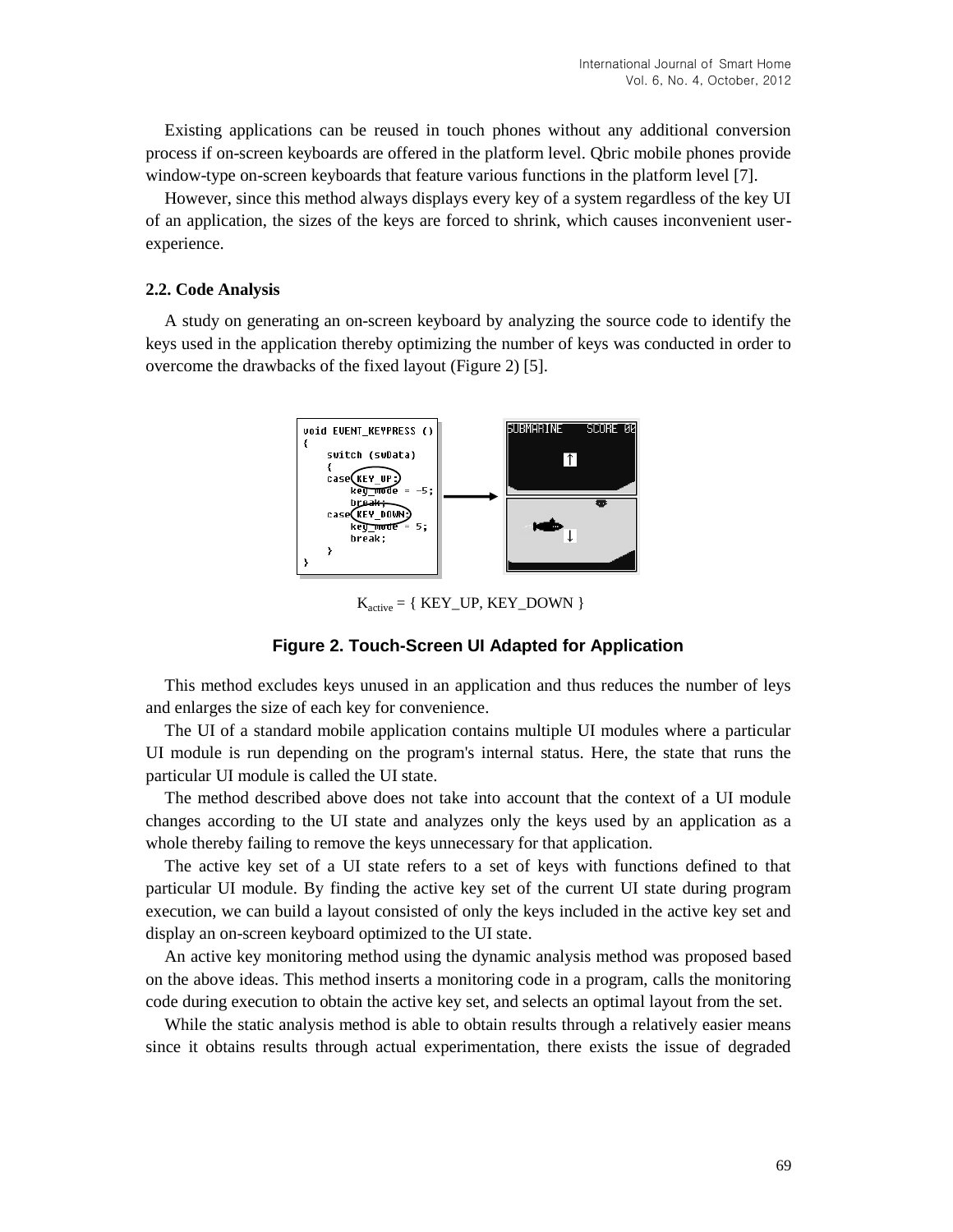execution performance or the original program because it has to run the program every time for every result.

The active key monitoring method also requires the key event handler to be repeated, which could cause heavy overhead and sometimes lead to critical faults depending on the system. Further, securing execution performance is even more vital for mobile applications because cell phones to which they are serviced are limited in terms of their performance.

While the dynamic analysis method runs every time to obtain results, the static analysis method is able to apply results obtained from a single run to all cases thereby improving the execution performance [9].

In this study, we investigate the UI state and active key set of applications using graphs based on the static analysis method and using that result, we propose a method of generating a touch-screen UI optimized to the UI state.

## **3. Static Analysis Method**

Control flow analysis, the most general static analysis method, breaks a program down into base block units with unchanging control flows and analyzes the overall flow of the program through base blocks and control flows.

The control flow analysis method generally analyzes source codes after converting them to CFGs (Control Flow Graph). CFGs can simply be generated from the intermediate result of ASTs (Abstract Syntax Tree) as source code information can be stored in each node for later use in the analysis stage [10].

Generally, UI state information is located in the key event handler and in the modules that it calls. Thus, we limit the targets for converting to CFGs to key event handler-related parts rather than the entire source code in order to alleviate the complexity of analysis.

#### **3.1. UI State Information on CFG**

Figure 3 shows an example of converting the key event handler of a standard application into a CFG. UI state from a CFG's perspective is a state with control flow defined to execute a particular UI module. Thus, we can deduce two pieces of information by analyzing a CFG.

First, we can look at the conditions that classify the UI state. Conditions that determine the UI state of a program are called UI state conditions and variables included in these conditions are called UI state control variables. We can find the conditions that determine a particular UI state by following the control flow from the CFG to that particular UI module. For example, in Fig. 3, the conditions under which UI module k is executed are  $(p = 1)$  and  $(q \neq r)$  where the UI state control variables are p and q.

Second, we can examine the active key set of a particular UI state. A statement that compares the keys pressed by a user appears after following the control flow of a certain UI state where the compared key values become the active keys. All active keys present on the control flow become the active key set. The active key set for the state during which UI module k is run is  $\{ KEY_X, KEY_Y, KEY_Z \}$ .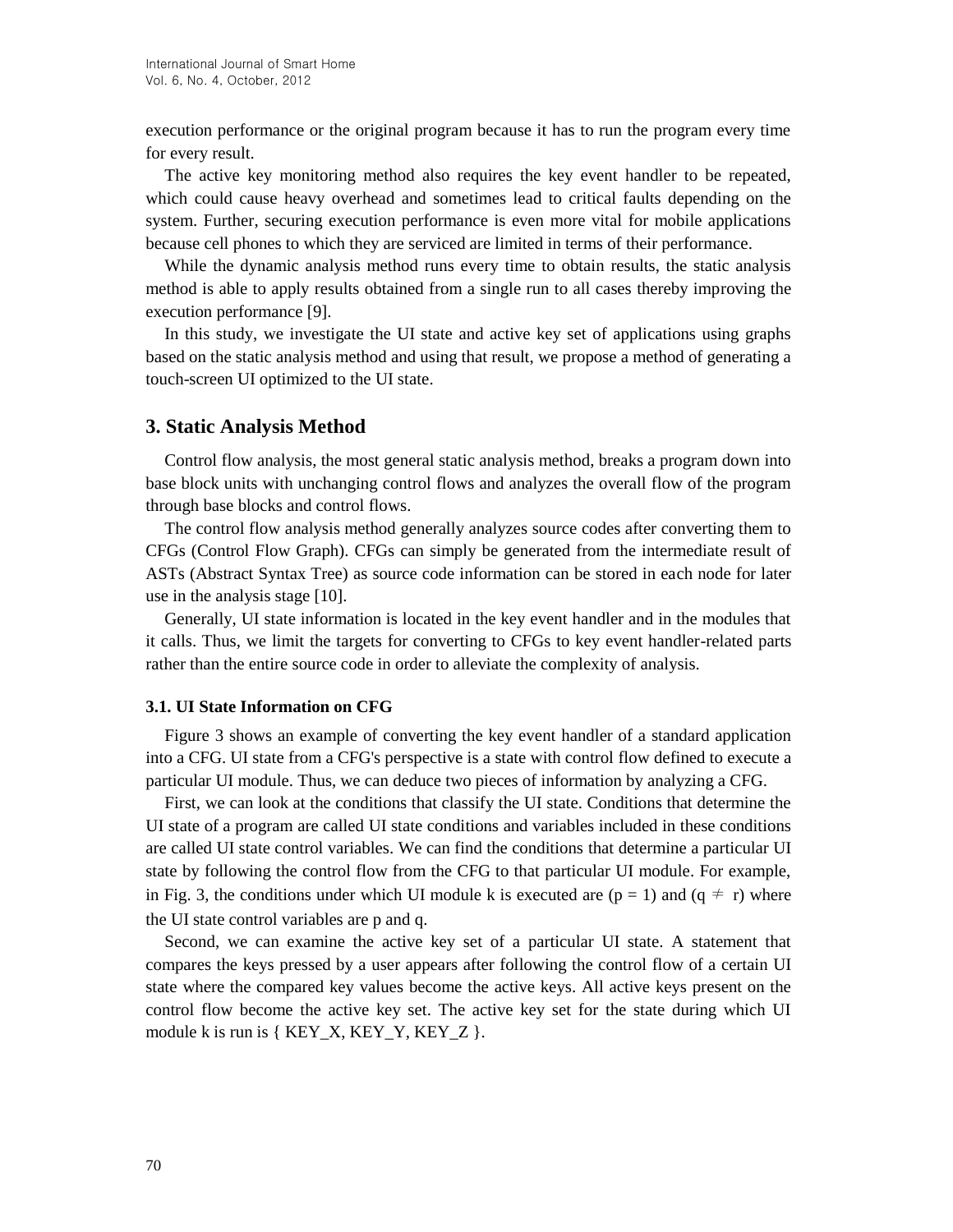

**Figure 3. Example CFG of Key Event Hander**

### **3.2. Graph Simplify Algorithms**

When analyzing general graphs, removing nodes that have no influence on analysis results will increase the efficiency of graph analysis. This study proposes a graph simplification algorithm that increases the efficiency of graph analysis by removing nodes from CFG that are not relevant to UI state information and adding nodes that store active keys.

The graph simplification algorithm comprises the following three steps. (1) Node classification, (2) Remove unnecessary node, and (3) Merge adjacent key store node. The simplified graph resulting from running this algorithm is called a KSG (Key Set Graph).

**3.2.1 Node Classification:** Every node in the graph is traversed and each node is categorized as one of the following three node types in Figure 4.

(1) Action node: All nodes except conditional statements like if and switch are action nodes. All action nodes are removed in the following stage because they have no influence on the UI state.

(2) Key store node: Conditional statement nodes with branches become key store nodes when comparing the values of keys pressed by a user in the logical equation. Key store nodes store the key values in a logical equation in their respective nodes. When there are multiple key values in a logical equation, every one of them are stored. Here, the stored key values represent active keys.

(3) Selection node: Conditional statement nodes with branches that fail to satisfy the conditions of a key store node are all selection nodes.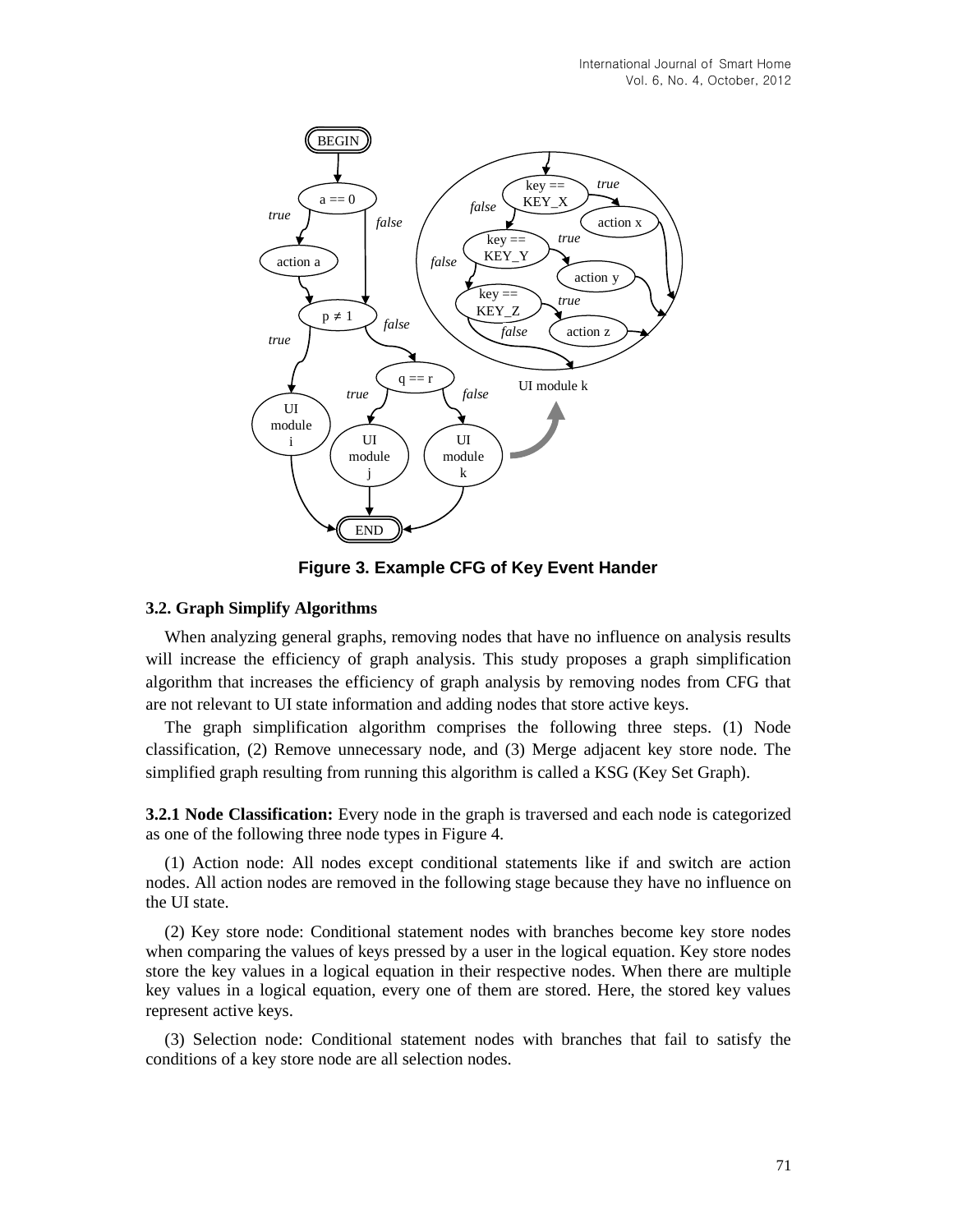

**Figure 4. Symbols of Node Types**

Figure 5 is a CFG with node classification applied to the example source code.



**Figure 5. CFG of the Example Source Code**

**3.2.2. Remove Unnecessary Node:** Every node in the graph is traversed during which unnecessary nodes are removed. The node removal algorithm is as shown in Figure 6.

If the node type is active node, the particular node is removed and the in-bound edges of the deleted node are all connected to the out-bound edges of that node.

If the node type is selection node and the two out-bound edges of the node point to the same node, that particular node is removed because it has lost the selection functionality. A node is removed in the same way as the removal of an active node.

Lastly, if the node type is key store node and the two out-bound edges of that node point to the same node, the second edge is removed.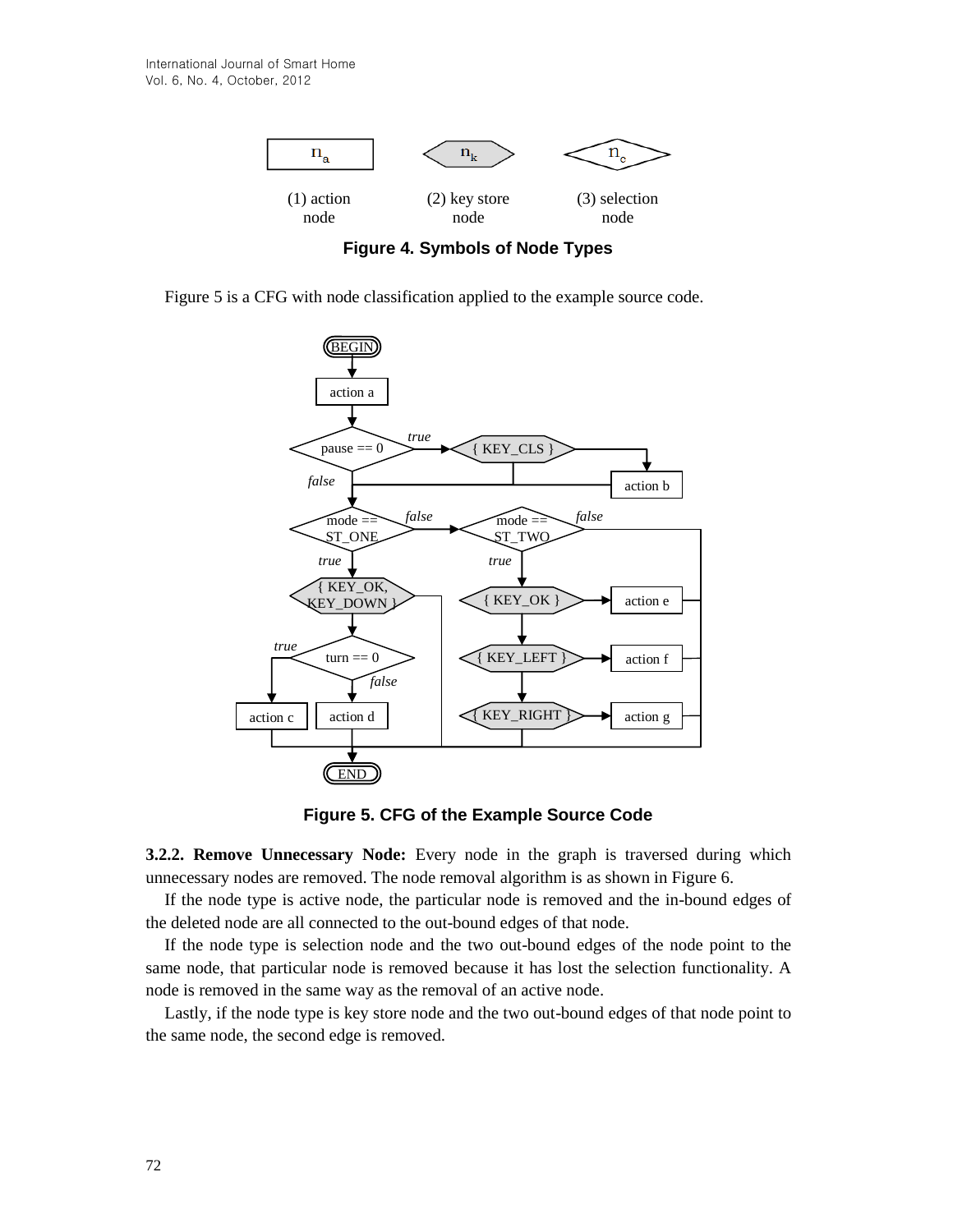```
REMOVE_UNNECESSARY_NODE( )
for all node n of graph {
   if TYPE(n) = n_a then {
      REMOVE_NODE(n);
   }
   else if TYPE(n) = n_c then {
      n_1 = HEAD_NODE(OUT_EDGE(n, 1));
      n_2 = HEAD_NODE(OUT_EDGE(n, 2));
      if n_1 = n_2 then
         REMOVE_NODE(n)
   }
   else if TYPE(n) = n_k then {
      n_1 = HEAD_NODE(OUT_EDGE(n, 1));
      n_2 = HEAD_NODE(OUT_EDGE(n, 2));
      if n_1 = n_2 then
         DELETE_EDGE(OUT_EDGE(n, 2));
   }
}
```
**Figure 6. Unnecessary Node Remove Algorithm**



**Figure 7. Unnecessary Node Removed Graph**

Figure 7 shows the result of having removed the unnecessary nodes from the CFG in Figure 5. All action nodes have been removed and only selection nodes and key store nodes remain in the graph.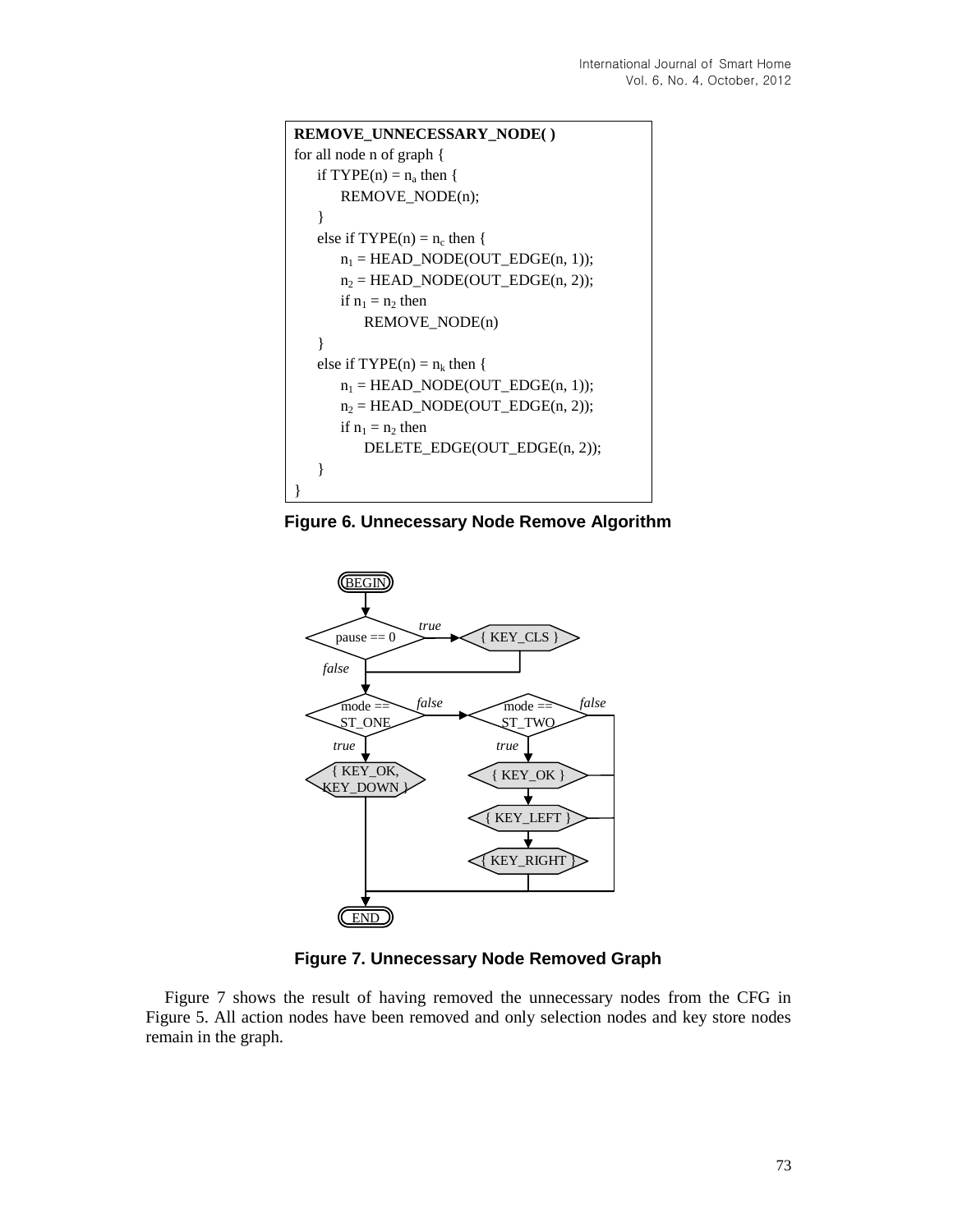**3.2.3. Merge Adjacent Key Store Node:** In order to increase the graph searching performance, all adjacent key store nodes are combined into one. Here, the active key sets stored in the nodes are also combined. The key store node merging algorithm is as shown in Figure 8

```
MERGE_KEYSTORE_NODE( )
for all node n of graph {
   if TYPE(n) = n_k then {
       n_{pre} = TAIL\_NODE(IN\_EDGE(n, 1));if TYPE(n_{pre}) = n_k then {
           ADD<sub>KEY(n<sub>pre</sub>, KEY_SET(n));</sub>
           REMOVE_NODE (n);
       }
   }
}
```
**Figure 8. Key Store Node Merging Algorithm**





Figure 9 illustrates the completed KSG, which is created by merging all adjacent key store nodes from the graph of Figure 7.

Selection nodes remaining in the KSG then become the UI state conditions and variables included in the conditional statement of the selection nodes become the UI state control variables. In Figure 9, the UI state control variables are pause and mode.

The KSG is traversed using the values allocated to the state control variables at a certain point during application run-time. When we capture all the keys stored in the key store nodes during the traversal, it becomes the active key set of the current state. If pause  $= 0$  and mode  $=$ ST\_ONE in Figure 9, the active key set then becomes { KEY\_CLS, KEY\_OK, KEY DOWN }.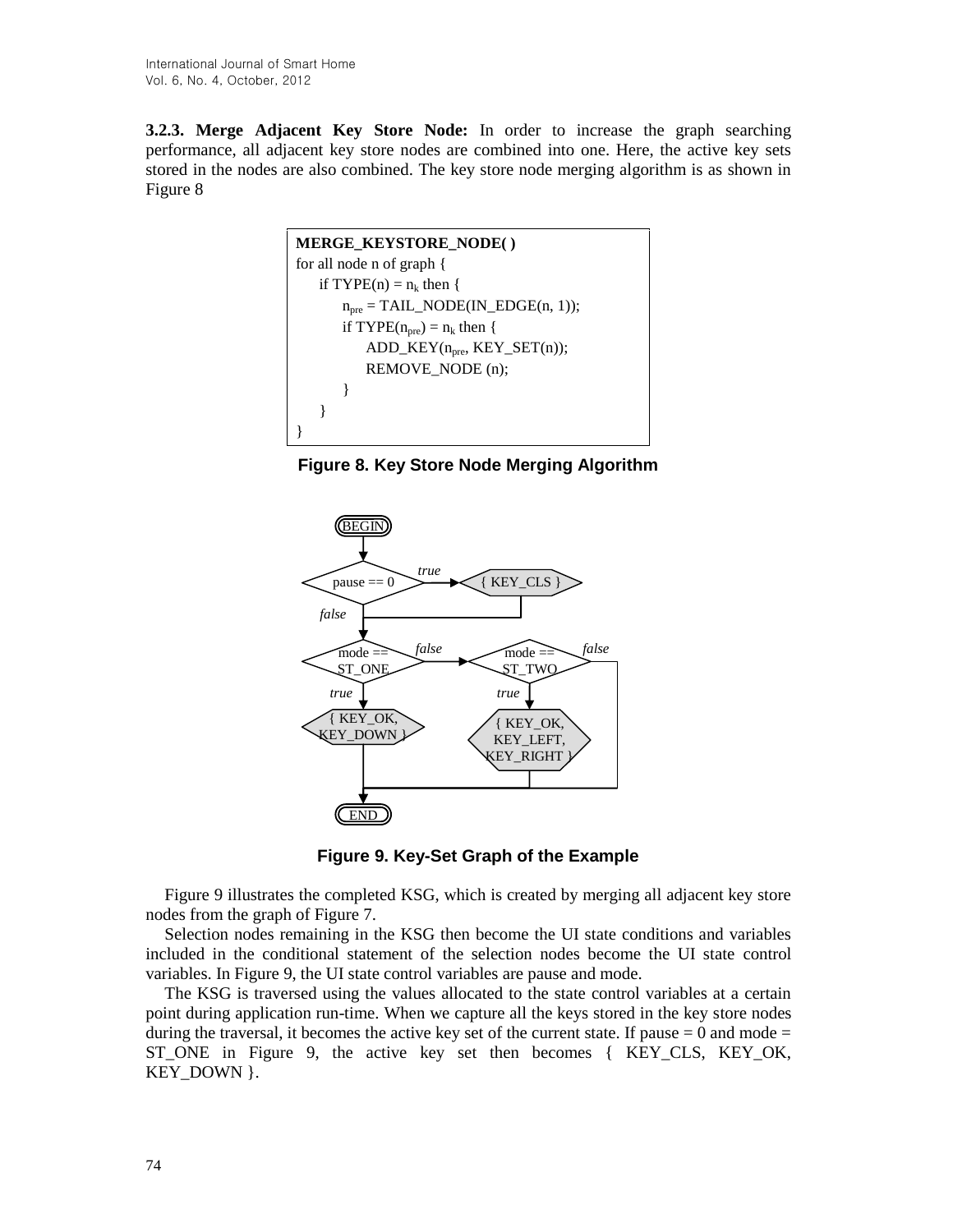Here, in order to observe the UI state through the KSG from an arbitrary location, the UI state control variables must be declared globally and their values must not change until the UI state is determined in the key event handler.

#### **3.3. Decision Table**

Repetitive graph traversing is required in order to obtain the active key set during program run-time using KSG. Thus, the efficiency of examining the UI state can be increased by creating a decision table using the graph traversing results beforehand and using table lookup in place of graph computation.

A decision table is consisted of UI states categorized by the combinations of UI state conditions in the KSG and the active key set derived from it. Table 1 shows the KSG in Figure 7 represented with a decision table.

| <b>UI</b> state condition |                                     |                                     |                                                  |
|---------------------------|-------------------------------------|-------------------------------------|--------------------------------------------------|
| pause<br>$== 0$           | $\textbf{mode} ==$<br><b>ST_ONE</b> | $\textbf{mode} ==$<br><b>ST TWO</b> | active key set                                   |
| true                      | true                                |                                     | { KEY_CLS,<br>KEY_OK,<br>KEY_DOWN }              |
|                           | false                               | true                                | {KEY_CLS,<br>KEY_OK,<br>KEY LEFT,<br>KEY RIGHT } |
|                           |                                     | false                               | ${KEY\_CLS}$                                     |
| false                     | true                                |                                     | $K EY_OK$<br>KEY_DOWN }                          |
|                           | false                               | true                                | {KEY_OK,<br>KEY_LEFT,<br>KEY_RUGHT }             |
|                           |                                     | false                               |                                                  |

**Table 1. Decision Table of the Example**

#### **3.4. Touch-Screen UI Engine**

A new application with touch-screen UI function can be created by inserting the touchscreen UI engine code into the source code of an original application and applying the decision table generated by the method described up to this point.

The structure of the new application with touch-screen UI is illustrated in Figure 10. The touch-screen UI engine operates as follows.

(1) UI state checking process: CheckUiState() is executed at regular intervals by using the timer. CheckUiState() monitors the state control variable and once it detects a change in its value, it assumes that the UI state has been changed after which it looks up the decision table to obtain the active key set and execute BuildLayout(). BuildLayout() selects the smallest layout that includes the active key set from the keyboard layout DB provided by the user and sets it as the new layout [5].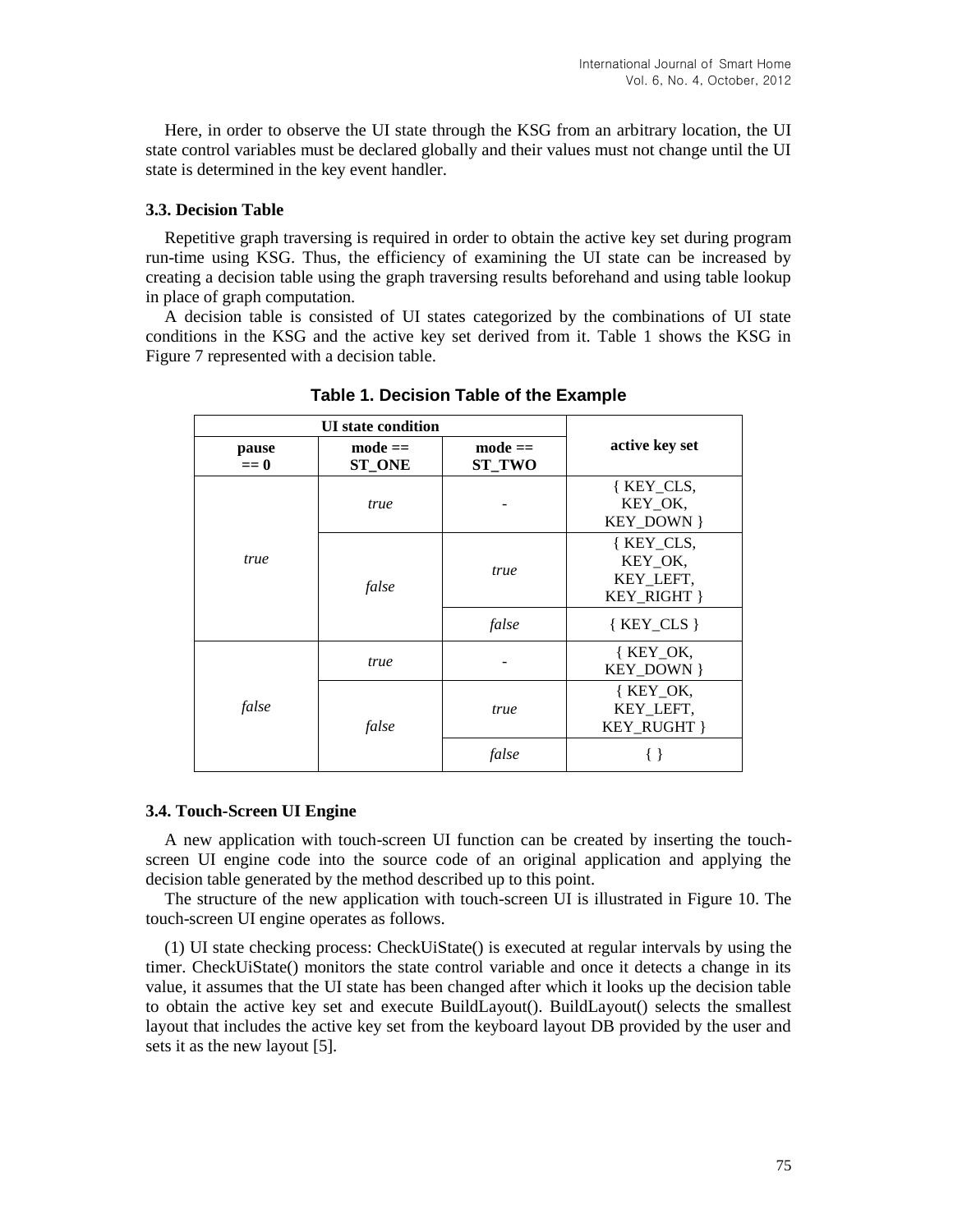(2) Event redirection process: when the user touches the on-screen keyboard, the touch event handler is executed and the RedirectKey() function is called. The RedirectKey() function references the currently-configured layout to generate corresponding key events and execute functions defined in the key event handler.



**Figure 10. System Model of Touch-Screen UI Engine**

# **4. Experimental Results and Analysis**

We apply the proposed static analysis method on the test application to generate a KSG and a decision table and we generate the touch-screen UI-added application and verify the result.

The test environment uses GNEX Emulator that runs in PCs. GNEX is a mobile platform installed in CDMA cell phones through which a large number of applications are serviced. The test application is the SPACE WAR game program written in the MobileC language. Written in a commercial program-like structure, SPACE WAR contains 4 UI states in Table 2.

| <b>UI</b> state | <b>Action defined key</b>                            |  |
|-----------------|------------------------------------------------------|--|
| title state     | { KEY_OK, KEY_UP, KEY_DOWN }                         |  |
| run state       | { KEY_LEFT, KEY_RIGHT, KEY_OK }                      |  |
| game over state | $\{ K EY OK \}$                                      |  |
| option state    | { KEY_OK, KEY_UP, KEY_DOWN,<br>KEY LEFT, KEY RIGHT } |  |

**Table 2. UI Information of SPACE WAR**

In the first experiment, we verify whether the four predefined UI states are clearly distinguished by generating a KSG and a decision table for SPACE WAR.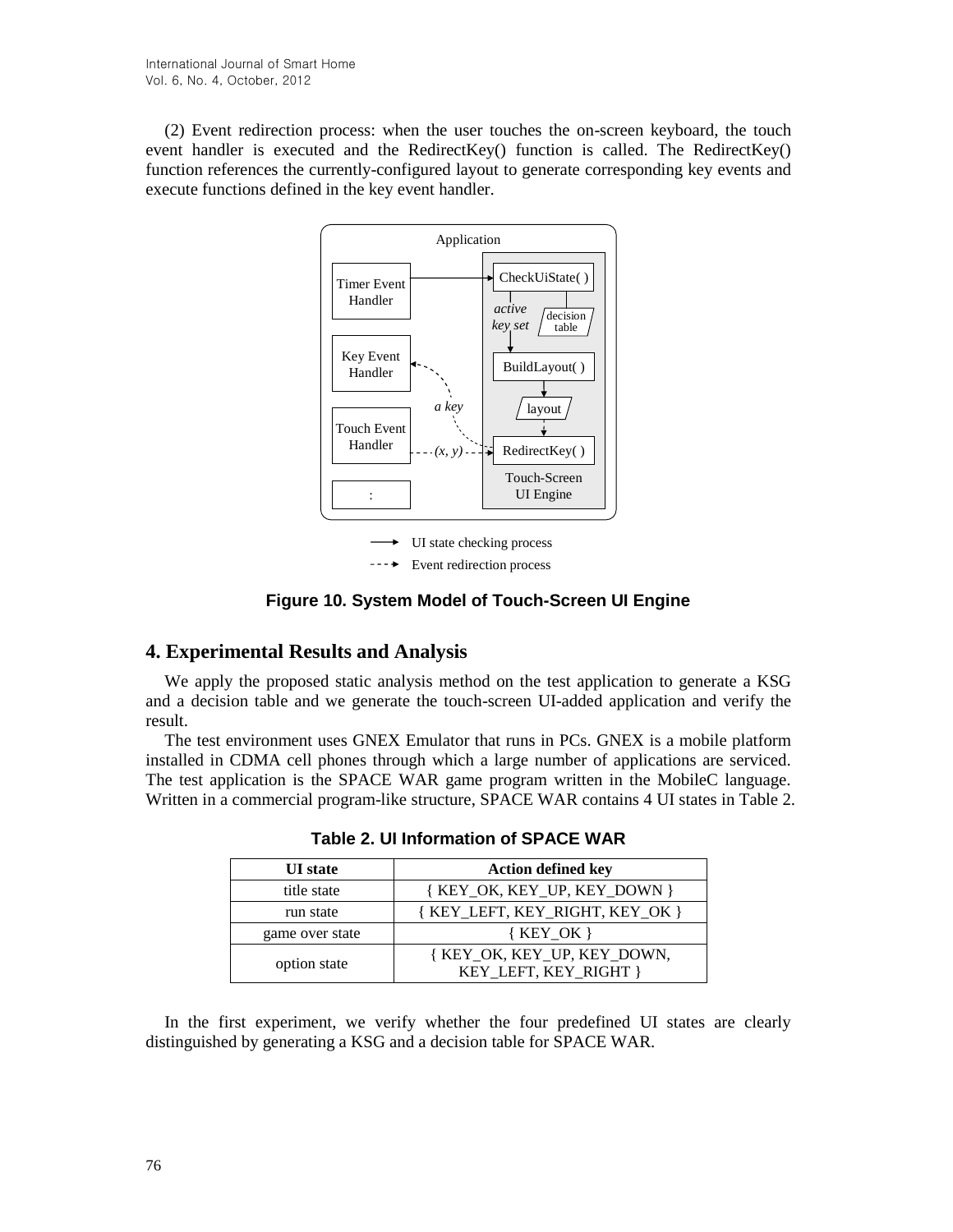Figure 11 illustrates the result of generating a KSG and a decision table of SPACE WAR by applying the graph simplification algorithm. When we look at the decision table, we can see that there are five UI states depending on the UI state control variable "state".



(a) Key set graph

| <b>UI</b> state condition     |                             |                              |                                |                                                               |
|-------------------------------|-----------------------------|------------------------------|--------------------------------|---------------------------------------------------------------|
| state $==$<br><b>ST TITLE</b> | state $==$<br><b>ST RUN</b> | state $==$<br><b>ST_OVER</b> | state $==$<br><b>ST OPTION</b> | active key set                                                |
| true                          |                             |                              |                                | $K EY_0K$<br>KEY UP,<br><b>KEY DOWN }</b>                     |
| false                         | true                        |                              |                                | {KEY_LEFT,<br>KEY RUGHT,<br>KEY OK }                          |
|                               | false                       | true                         |                                | ${KEY_OK}$                                                    |
|                               |                             | false                        | true                           | $K EY_0K$<br>KEY UP,<br>KEY DOWN,<br>KEY LEFT,<br>KEY_RIGHT } |
|                               |                             |                              | false                          |                                                               |

(b) Decision table

### **Figure 11. Intermediate Result of SPACE WAR**

The 5th UI state can exist logically regardless of the purpose of the original program and the active key set becomes  $\emptyset$ . Therefore, if we exclude the last UI state, we can see that the KSG and the decision table have been created successfully because of the four UI states and that the active key set corresponds perfectly with Table 2.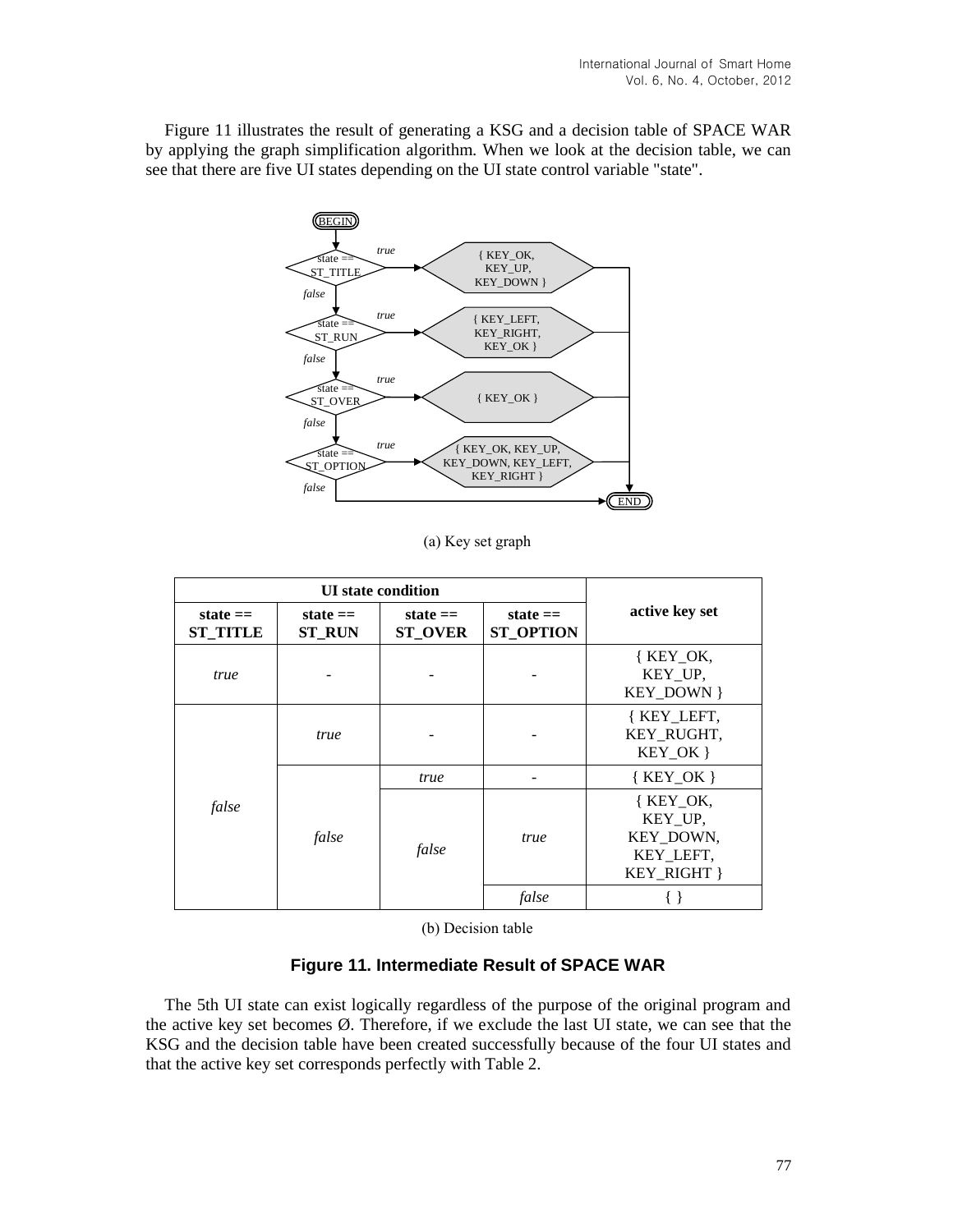In the second experiment, we insert the touch-screen UI engine and the decision table of Figure 11 into SPACE WAR to create a new application and we observe the touch screen UI operation of this application.

| <b>UI</b> state condition     | <b>Active key set</b>                                         | Guide display                                                                     |
|-------------------------------|---------------------------------------------------------------|-----------------------------------------------------------------------------------|
| state $==$<br><b>ST_TITLE</b> | {KEY_OK,<br>KEY_UP,<br>KEY_DOWN }                             | ΟK<br>* PLAY<br>OP <sub>1</sub> pN<br>EXIŤ                                        |
| state $==$<br><b>ST_RUN</b>   | { KEY_LEFT,<br>KEY_RUGHT,<br>KEY_OK }                         | <b>SCURE</b><br>LIFE.<br>ЮK                                                       |
| state $==$<br><b>ST_OVER</b>  | ${KEY_OK}$                                                    | <b>SCURE <math>97-</math></b><br>game <sub>ox</sub> over<br>PRESS $[0K]$ to title |
| state $==$<br>ST_OPTION       | { KEY_OK,<br>KEY_UP,<br>KEY_DOWN,<br>KEY_LEFT,<br>KEY_RIGHT } | legn:<br>IΝ                                                                       |

**Table 3. Touch-Screen UI of SPACE WAR**

The result of executing the SPACE WAR program with touch-screen UI is as shown in Table 3. The touch screen UI engine has the guide display function, which displays on the screen the layout every time the on-screen keyboard layout is changed. The guide display result of Table 3 shows that the layout optimized to the active key set of each UI has been applied.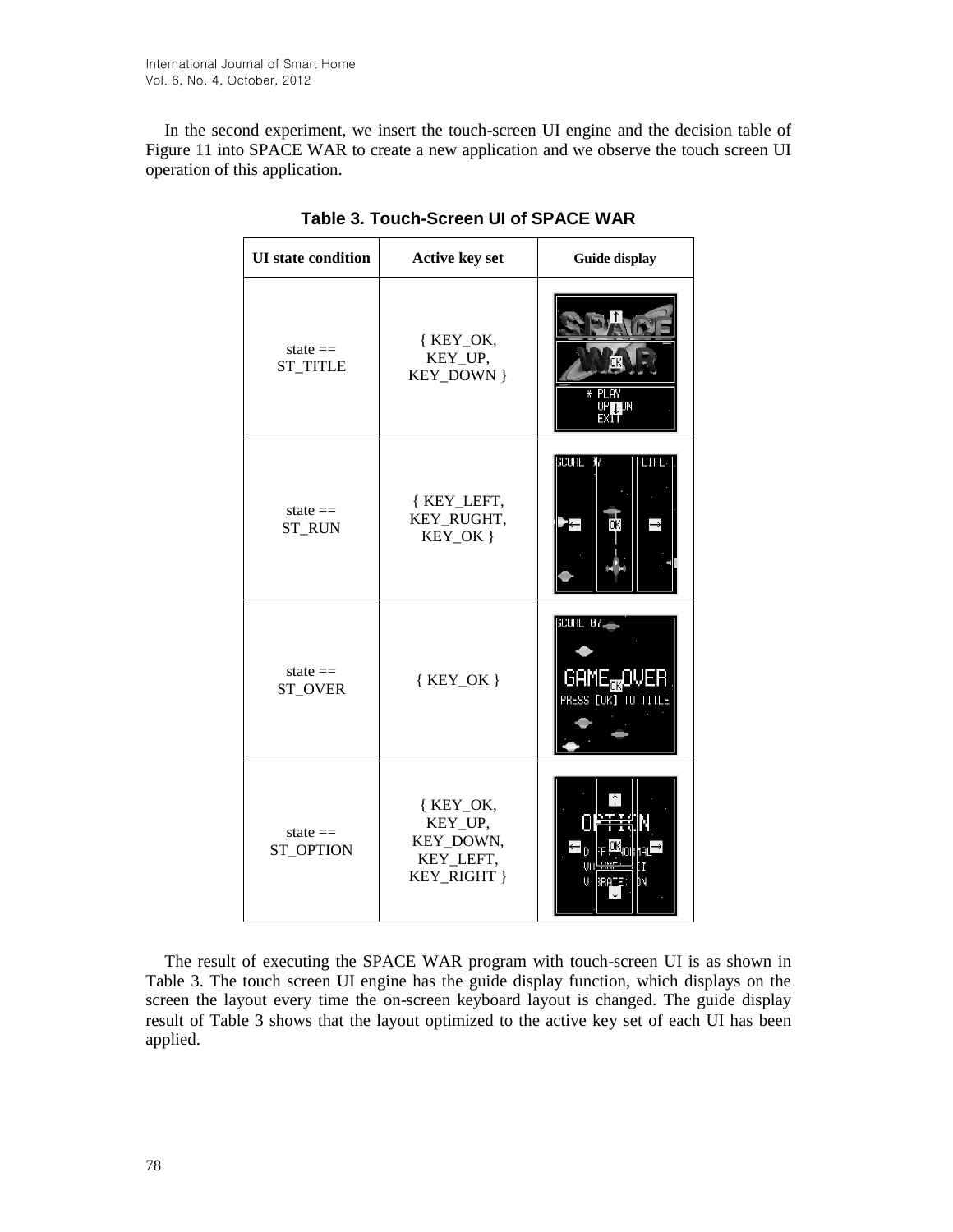# **5. Conclusions**

In this study, we proposed a method of using KSG to store the UI status of applications in and looking up the decision table of KSG to effectively identify the UI status based on the static analysis method.

Since UI state changes are broadcasted promptly through a decision table when adding touch-screen UI to applications by using this method, user-experience can be improved significantly by generating layouts optimized in UI state units. Also, since decision table lookup computations are processed extremely swiftly, the overhead issue pointed out in the dynamic analysis method can be circumvented.

On the other hand, since this method uses the static analysis method, UI status control variables must always be declared global and they cannot be modified within the key event handler.

Further study topics include tracking changes in UI state control variables by adopting the data flow method and automatically generating touch-screen UIs for specific platforms by formalizing the various language and platform-dependent parts.

### **Acknowledgements**

This paper was extended from the previous research paper "Static Analysis Method for Touch-Screen UI Generation on Mobile Application" in International Conference on Computer and Applications 2012.

### **References**

- [1] J. Kang and C. Jung, "Mobile programming using WIPI GNEX", Saengreung Press, **(2006)**.
- [2] J. Cho, C. Hong and Y. Lee, "Implementation of Automatic Translation Tools of GVM to BREW Contents in Mobile Environment", Journal of Korea Multimedia Society, vol. 9, **(2005)**, pp. 38-49.
- [3] K. Kang, D. Kang and C. Hong, "Development of Conversion Solutions for Interoperability of Applications on Different Mobile Internet Platform", Journal of Korea Contents Society, vol. 7, no. 4, **(2007)**, pp. 1-9.
- [4] M. Kim and J. Yoon, "Implementation of Mobile Game Interface through an Operating Interface Analysis of Touchscreen Devices," Journal of Korean Society of Design Science, vol. 22, no. 1, **(2009)**, pp. 231-244.
- [5] S. Ko, Y. Son, J. Park and S. Oh, "Automatic Generation Technique of Touch-Screen Interface for Mobile Game Contents", Journal of Korean Institute of Information Scientists and Engineers: Computing Practices and Letters, vol. 15, no. 11, **(2009)**, pp. 866-869.
- [6] C. Lee, "The Proposal which gives at the Mobile Game Enterprise and the Case of the Magic Thousand-Character Text Game", http://blog.dreamwiz.com/chanjin/9646413, **(2009)**.
- [7] Electronic Publication: Pantech, iSKY IM-R470S Qbric, http://www.isky.co.kr, **(2009)**.
- [8] L. Magnien, J. L. Bouraoui and N. Vigouroux, "Mobile text input with soft keyboards: Optimization by means of visual clues", In Proceedings of the 6th International Symposium of Mobile Human-Computer Interaction, Glasgow, UK, **(2004)**, pp. 337-341.
- [9] D. D. Cruz, P. Henriques and J. S. Pinto, "Code Analysis: Past and Present", In Proceedings of the 3rd International Workshop on Foundations and Techniques for Open Source Software Certification, York, UK, **(2009)**.
- [10] S. M. Oh, "Introduction to Compilers", Jungiksa, **(2004)**.
- [11] Sinjisoft, "MobileC Programming Guide", MCC-PRG, **(2009)**, pp. 301-312.
- [12] D. Binkley, "Source Code Analysis: A Road Map", 2007 Future of Software Engineering, **(2007)**, pp. 104- 119.
- [13] F. Nielson, H. R. Nielson and C. Hankin, "Principles of Program Analysis", Springer, **(2005)**.
- [14] J. Han, Q. Xu and B. Kim, "The Research on Effective Expression of the Touch Screen GUI", The Korean Society of Illustration Research, vol. 19, **(2009)**, pp. 57-66.
- [15] R. Meier, "Professional Android Application Development", Wiley Publishing, Inc., **(2009)**.